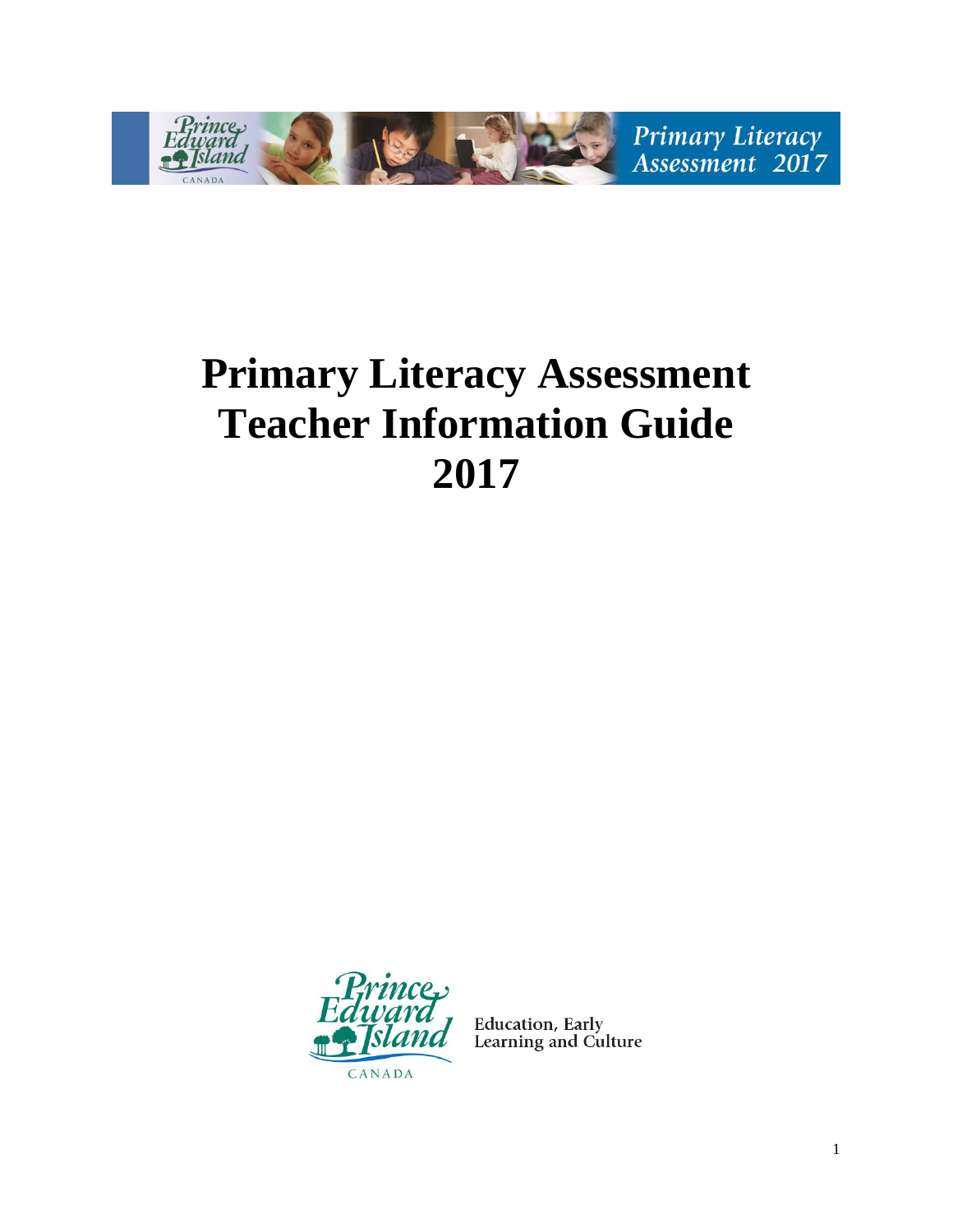#### =============================

| <b>Table of Contents</b>                                                                                                     |
|------------------------------------------------------------------------------------------------------------------------------|
|                                                                                                                              |
| What is the purpose of the assessment?                                                                                       |
| When will the assessment be administered?                                                                                    |
| Who is eligible to write this assessment?                                                                                    |
| How is the assessment designed?                                                                                              |
| General and Specific Curriculum Outcomes                                                                                     |
| <b>Text Types: Rationale</b>                                                                                                 |
| <b>Question Types: Rationale</b>                                                                                             |
| <b>Cognitive Levels</b>                                                                                                      |
| Curriculum Links – Writing and Other Ways of Representing 9                                                                  |
| General and Specific Curriculum Outcomes                                                                                     |
|                                                                                                                              |
| Writing Assessment Criteria                                                                                                  |
| Definitions                                                                                                                  |
| <b>Correlations Between Outcomes and Criteria</b>                                                                            |
|                                                                                                                              |
| <b>Department of Education Common Assessment Program</b>                                                                     |
| Definitions                                                                                                                  |
| Guidelines for Identifying Students Eligible for Total Exemptions, Partial Exemptions,<br>Adaptations/Accommodations and EAL |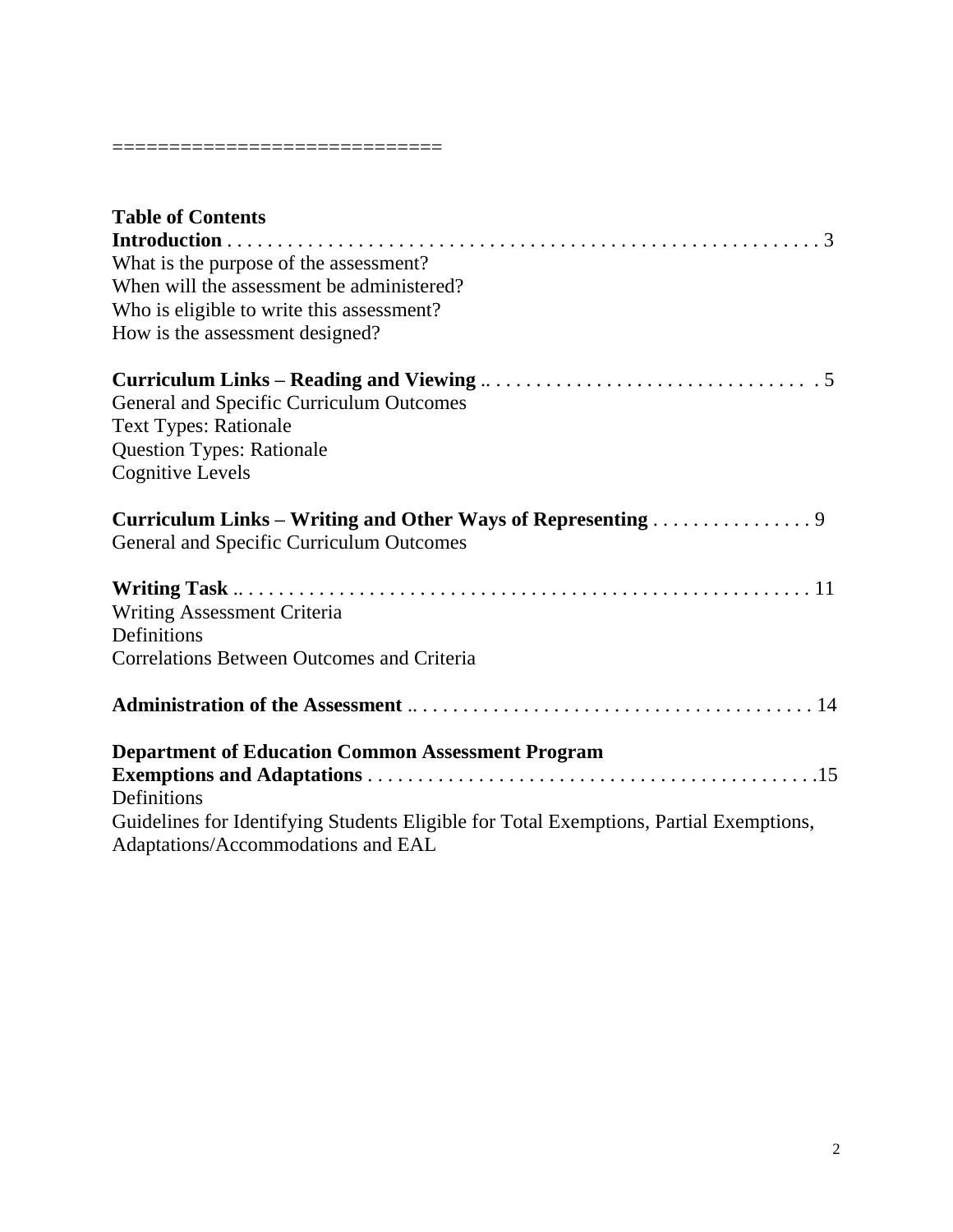## **Introduction**

The purpose of this Teacher Information Guide is to provide teachers with information about the Primary Literacy Assessment.

The Primary Literacy Assessment will be administered to Grade 3 students in May 2016. It is a multi-session assessment of reading and writing outcomes as described in the Atlantic Canada English Language Arts Curriculum Guide: Grades E-3. The assessment will include fiction and non-fiction reading passages and one writing task - a transactional writing assignment or a narrative writing assignment.

## *What is the purpose of the assessment?*

The purpose of the assessment is to obtain valid and reliable information about student achievement in the school board and in the districts. This information will help guide and improve learning, teaching and professional development. Knowledge gained will help districts/boards plan resources and support, as well as help the Department of Education, Early Learning and Culture monitor student learning and target areas for improvement through curriculum redesign or program initiatives.

#### *When will the assessment be administered?*

The assessment will be administered **within a two-week time frame from May 15th to May 26 th .** .

To better reflect assessment practice in the classroom, schools are given the autonomy and the flexibility to choose which days the assessment will be administered within the designated two week period.

Reminder that all grade 3 students must write on the same days **within your school** to ensure a uniformity of the administration of the assessment.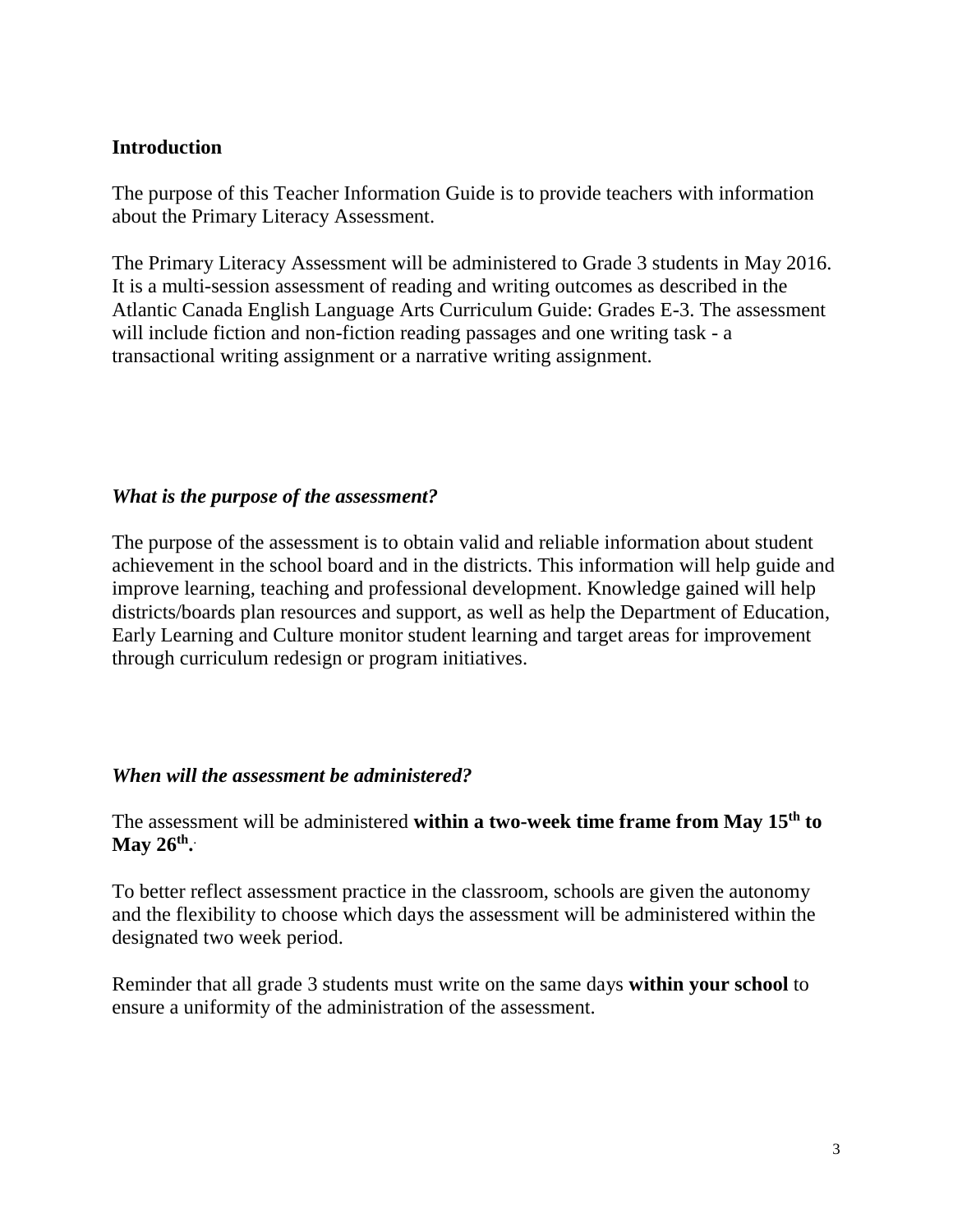#### *Who is eligible to write this assessment?*

All Grade 3 students will participate in this assessment. Students who have documented Individualized Education Plans (IEPs) and/or documented Modified Programs who do not follow the prescribed Grade 3 curriculum will not participate in this assessment. Students who require adaptations in their regular schoolwork will participate with their documented adaptations in place. Details regarding exemptions/adaptations will follow in this guide.

#### *How is the assessment designed?*

Some of the specific curriculum outcomes included in the Atlantic Canada English Language Arts Curriculum Guide: Grades E-3 lend themselves quite readily to this type of assessment, while others do not. As a result, the assessment addresses only those selected outcomes associated with the reading, viewing and writing domains.

The assessment was developed by Grade 3 teachers under the direction of the Department of Education, Early Learning and Culture.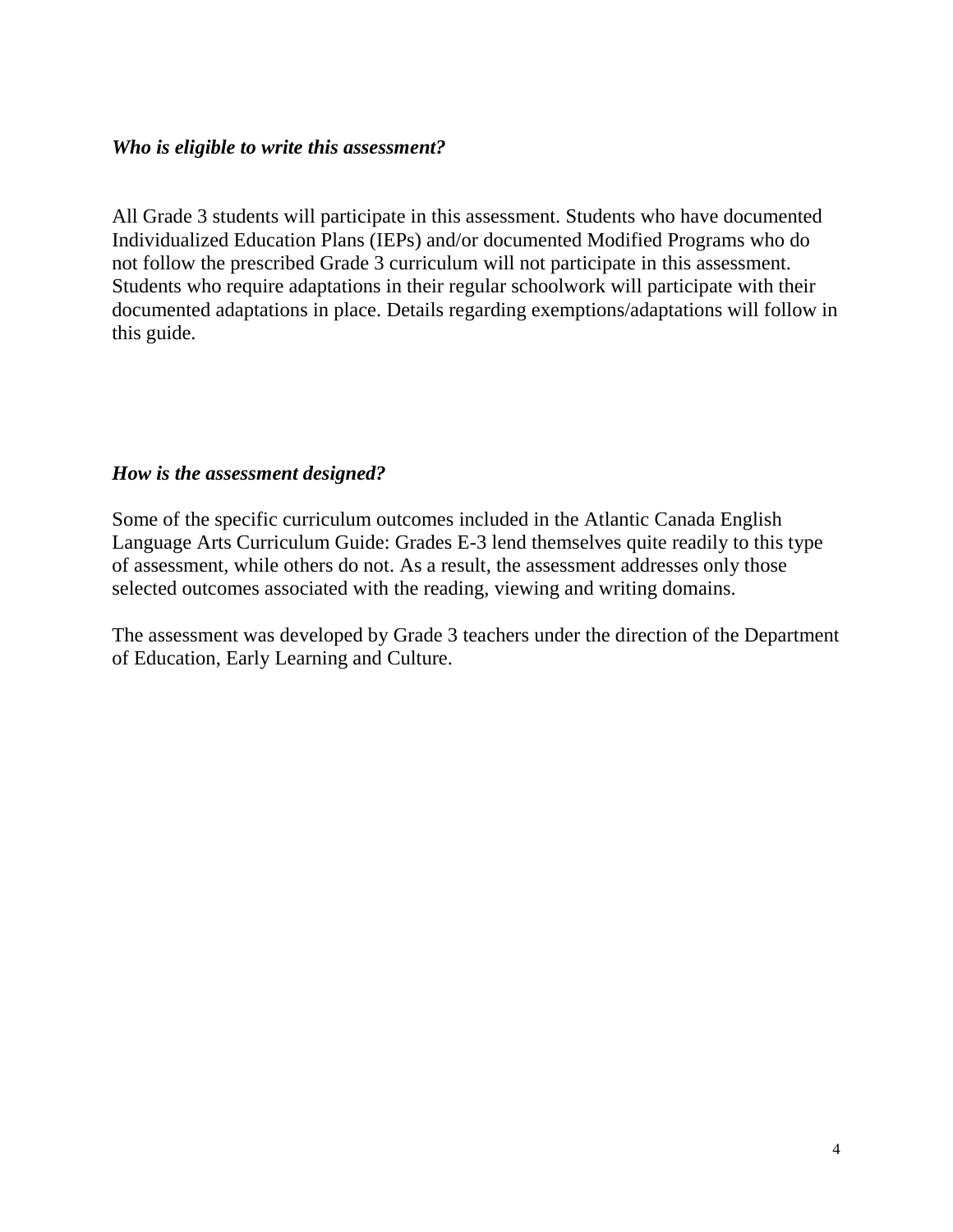## **Curriculum Links – Reading and Viewing**

The Primary Literacy Assessment is based upon the Atlantic Canada English Language Arts Curriculum Guide: Grades E-3. Below are the General Curriculum Outcomes and Specific Curriculum Outcomes explicitly addressed by the assessment.

#### *General Curriculum Outcome – Reading and Viewing*

## *(GCO 4)*

Students will be expected to select, read and view with understanding a range of literature, information, media and visual texts. *(Atlantic Canada English Language Arts Curriculum Guide: Grades E-3, p. 27)*

#### *Specific Curriculum Outcomes – Reading and Viewing*

## *(SCO 4.3)*

Students will be expected to use pictorial, typographical and organizational features of written text to determine content, locate topics and obtain information. *(Atlantic Canada English Language Arts Curriculum Guide: Grades E-3, p. 27)*

## *(SCO 4.4)*

Students will be expected to use and integrate, with support, the various cueing systems (pragmatic, semantic, syntactic and graphophonic) and a range of strategies to construct meaning. (Atlantic Canada English Language Arts Curriculum Guide: Grades E-3, p. 28- 29)

- identify main idea and supporting details of a text
- identify principles of order in text (time, cause and effect, space)
- interpret figurative language
- use clues from the text and personal experiences to gain an understanding of character
- recognize different emotions and empathize with literary characters
- recognize the elements of a story or plot
- make connections between what they read and their own experiences and knowledge.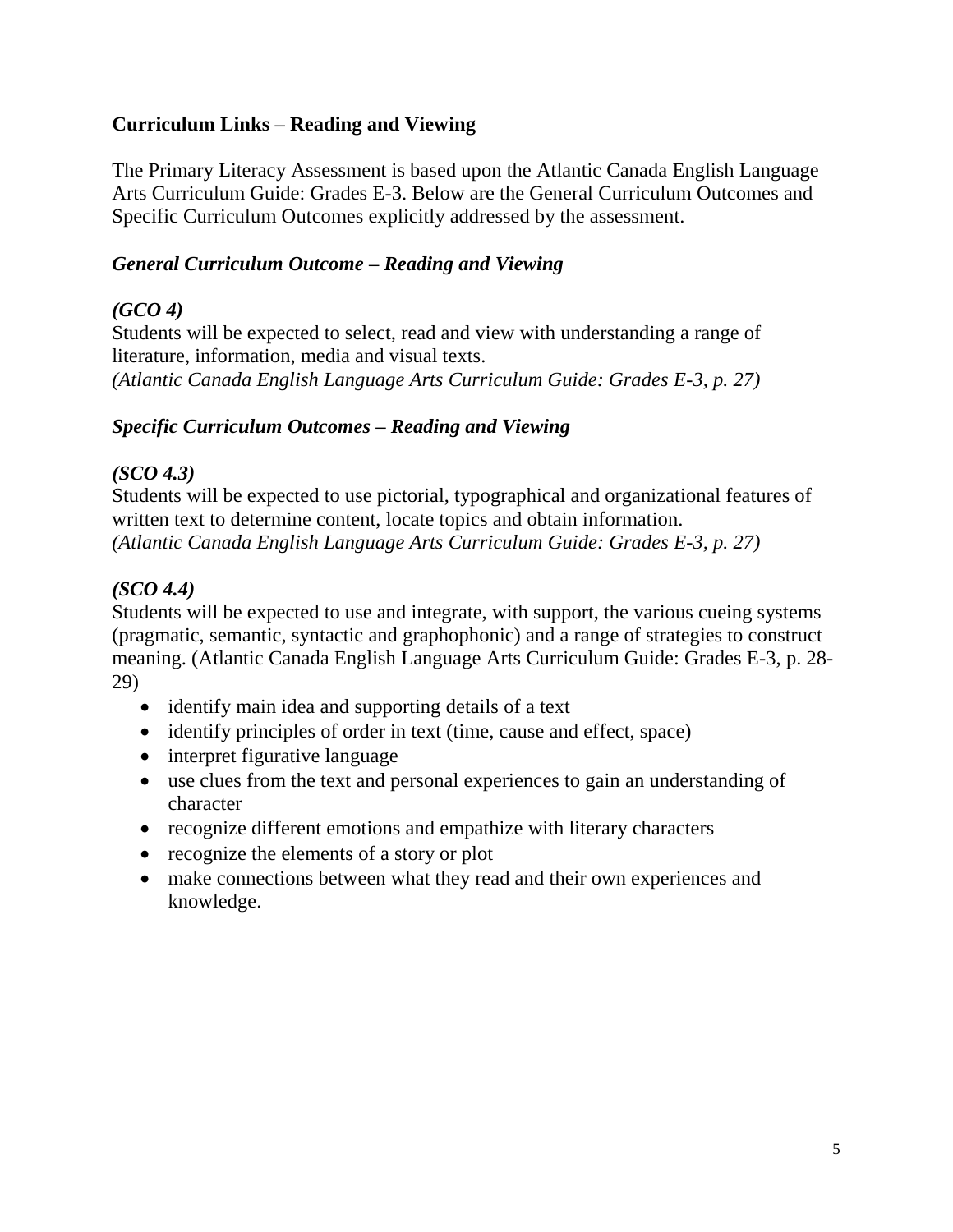## *General Curriculum Outcome – Reading and Viewing*

#### *(GCO 6)*

Students will be expected to respond personally to a range of texts. *(Atlantic Canada English Language Arts Curriculum Guide: Grades E-3, p. 30)*

## *Specific Curriculum Outcomes – Reading and Viewing*

## *(SCO 6.1)*

Students will be expected to make personal connections to texts and describe, share and discuss their reactions and emotions. *(Atlantic Canada English Language Arts Curriculum Guide: Grades E-3, p. 30)*

## *General Curriculum Outcome – Reading and Viewing*

## *(GCO 7)*

Students will be expected to respond critically to a range of texts applying their knowledge of language, form and genre. *(Atlantic Canada English Language Arts Curriculum Guide: Grades E-3, p. 31)*

#### *Specific Curriculum Outcomes – Reading and Viewing*

## *(SCO 7.2)*

Students will be expected to identify some different types of print and media texts.

recognize some of their language conventions and text characteristics

(Atlantic Canada English Language Arts Curriculum Guide: Grades E-3, p. 31)

## *(SCO 7.3)*

Students will be expected to respond critically to texts. *(Atlantic Canada English Language Arts Curriculum Guide: Grades E-3, p. 31)*

- formulate questions as well as understandings
- identify the point of view in a text and demonstrate an awareness of whose voices/positions are and are not being expressed.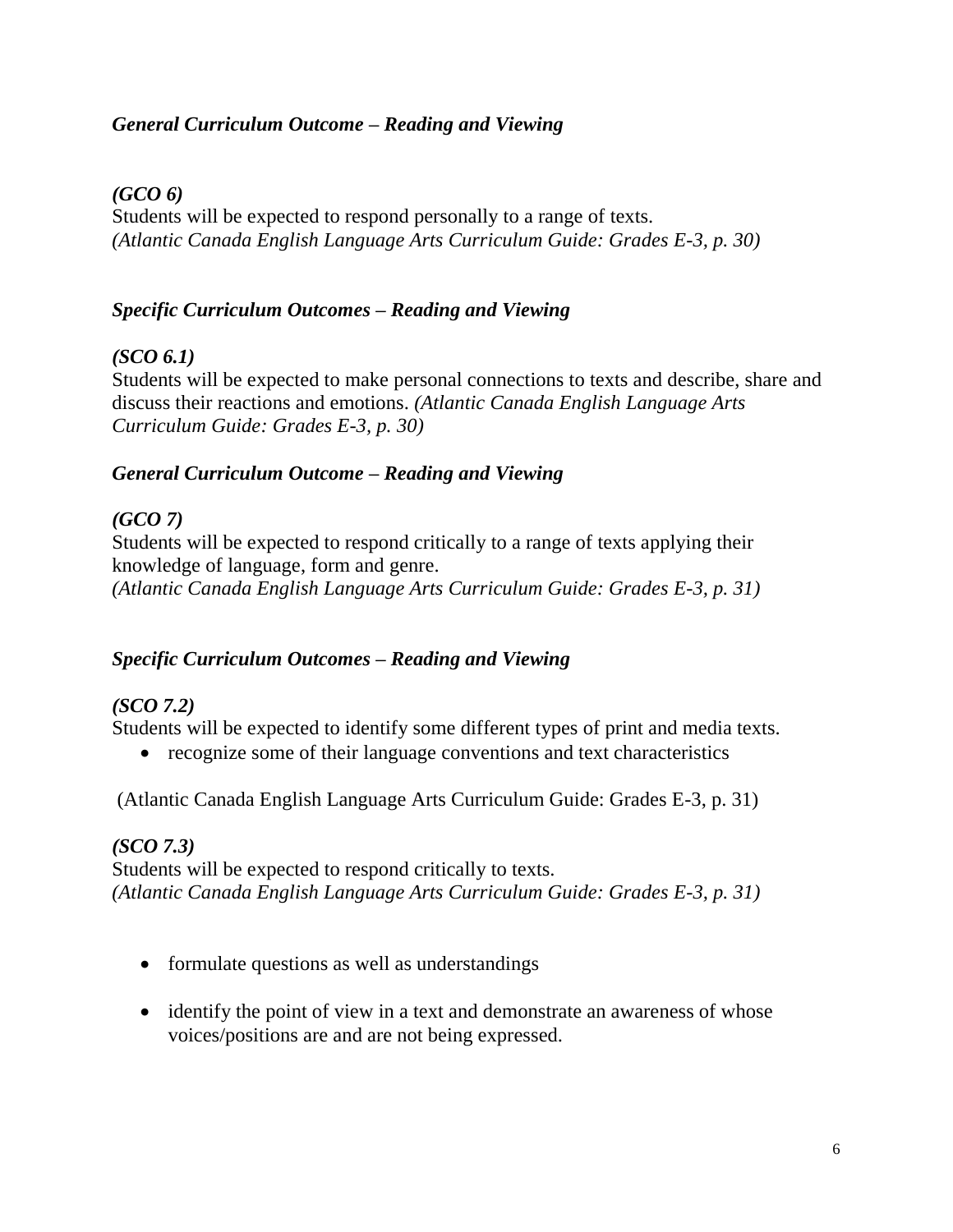## **Text Types: Rationale**

In keeping with the direction of the Atlantic Canada Language Arts Curriculum Guide: Grades E-3, the reading portions of the Primary Literacy Assessment are comprised of fiction and non-fiction texts.

#### **Question Types: Rationale**

The Primary Literacy Assessment will include a variety of question types. These include selected-response (multiple choice), open-response and sequence questions. In keeping with fair assessment practices, a variety of question types allow students to communicate their understanding of what they have read using different response methods. A balance between recognizing a response and constructing a response was achieved for this purpose.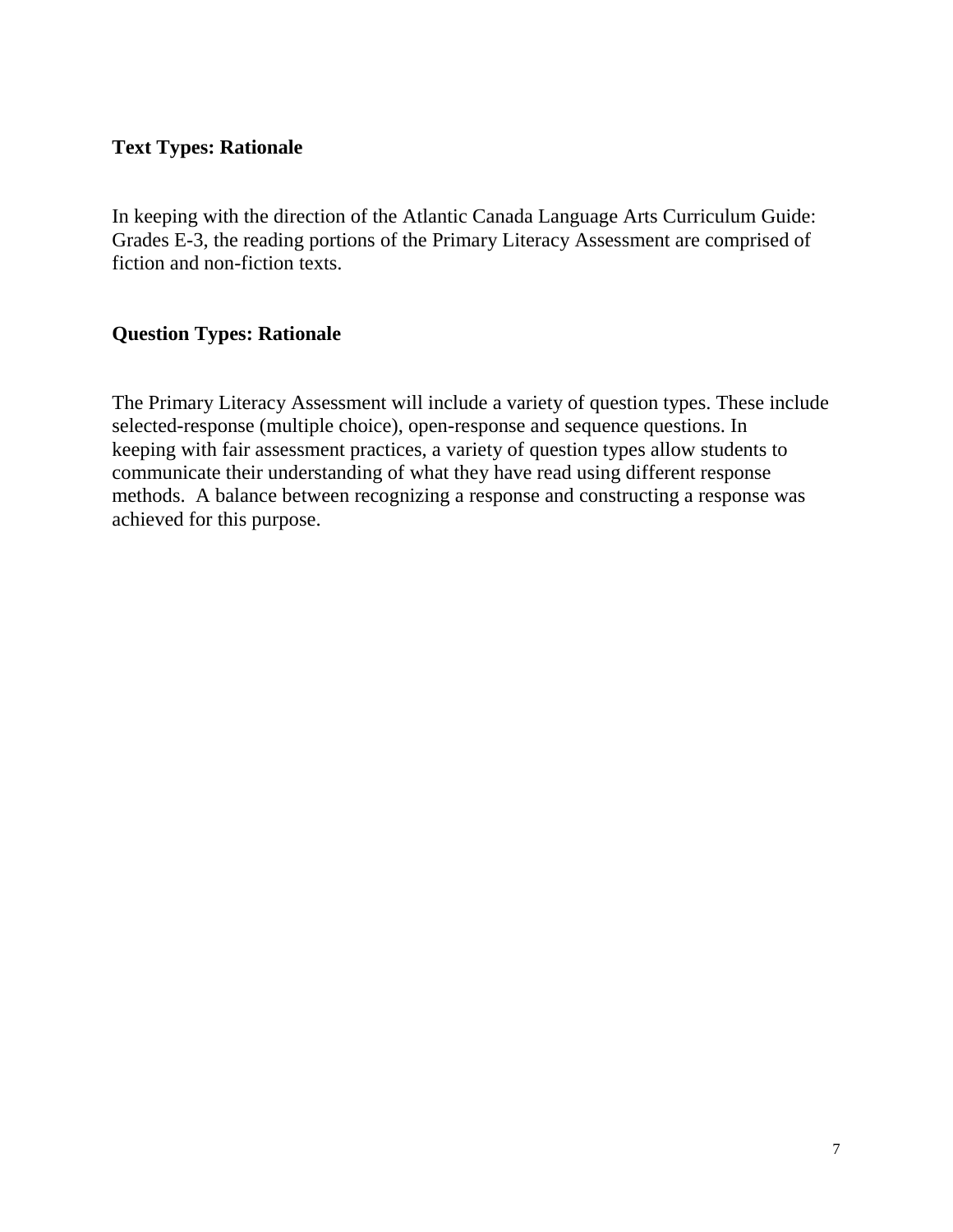## **Cognitive Levels**

Reading Comprehension is the process of constructing meaning from text. Cognitive level is determined by the mental process the student must engage in to answer the question.

Bloom's Taxonomy identifies six levels involved in learning within the Cognitive Domain. Bloom's Taxonomy includes far more than reading comprehension and does not include those specific processes involved in the understanding of a text.

In 1978, Herber tried to relate Bloom's categories to three levels of reading comprehension.

| <b>• Literal Comprehension</b> | - understanding information that is directly stated |
|--------------------------------|-----------------------------------------------------|
|                                |                                                     |

- **Inferential Comprehension** understanding ideas which are not directly stated but are implied
- **Evaluative Comprehension**  analyzing information and forming conclusions about information

The Primary Literacy Assessment includes a representative sample of the three levels of reading comprehension.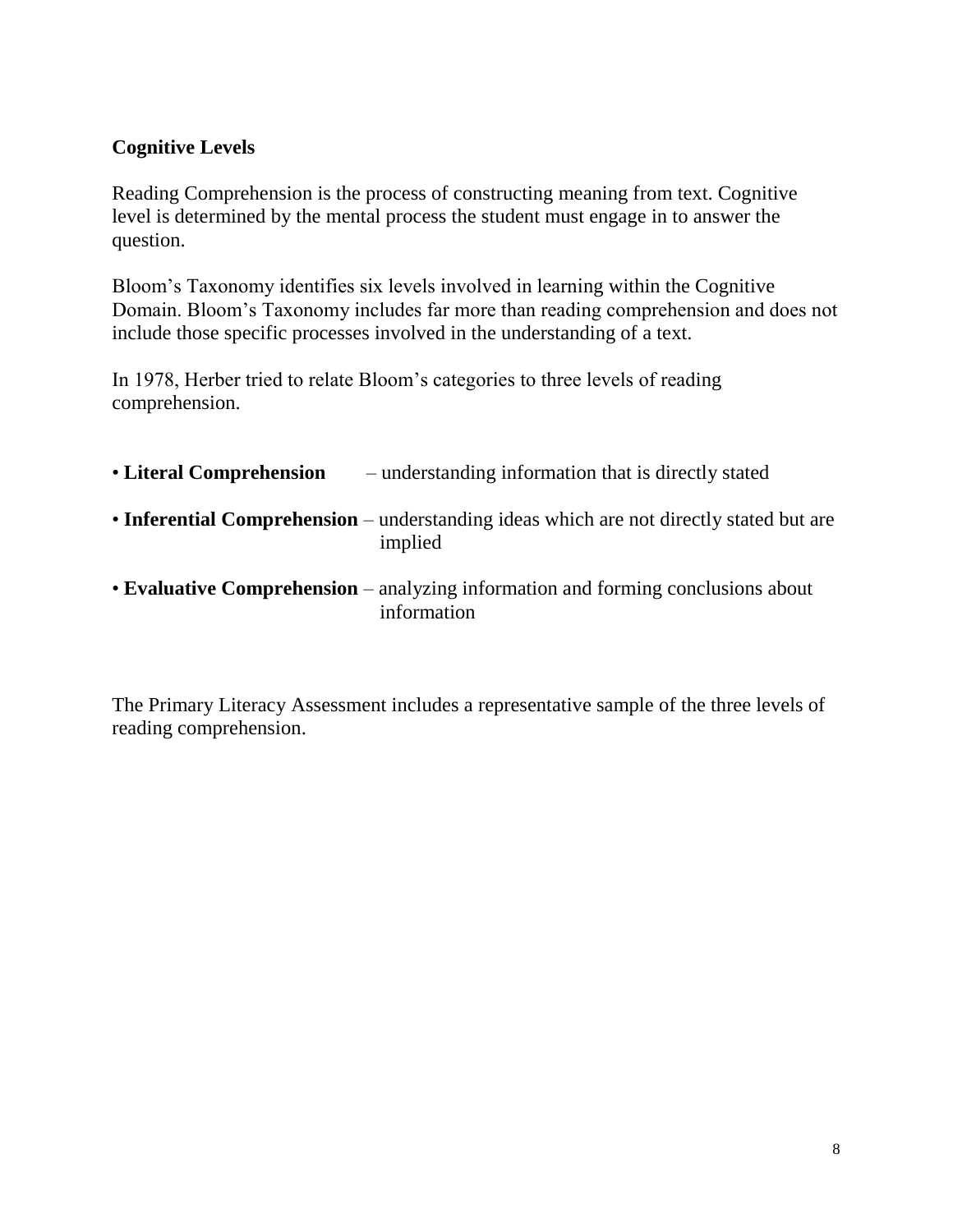## **Curriculum Links – Writing and Other Ways of Representing**

The Primary Literacy Assessment is based upon the Atlantic Canada English Language Arts Curriculum Guide: Grades E-3. Below are the General Curriculum Outcomes and Specific Curriculum Outcomes explicitly addressed by the assessment.

## *General Curriculum Outcome – Writing and Other Ways of Representing*

## *(GCO 8)*

Students will be expected to use writing and other forms of representation to explore, clarify and reflect on their thoughts, feelings, experiences and learning; and to use their imaginations.

*(Atlantic Canada English Language Arts Curriculum Guide: Grades E-3, p. 32)*

## *Specific Curriculum Outcomes – Writing and Other Ways of Representing*

## *(SCO 8.1)*

Students will be expected to use writing and other forms of representation:

- to generate and organize language and ideas
- to discover and express personal attitudes and opinions
- to express feelings and imaginative ideas

*(Atlantic Canada English Language Arts Curriculum Guide: Grades E-3, p. 32)*

#### *General Curriculum Outcome – Writing and Other Ways of Representing*

## *(GCO 9)*

Students will be expected to create texts collaboratively and independently, using a variety of

forms for a range of audiences and purposes.

*(Atlantic Canada English Language Arts Curriculum Guide: Grades E-3, p. 33)*

## *Specific Curriculum Outcomes – Writing and Other Ways of Representing*

## *(SCO 9.2)*

Students will be expected to demonstrate some awareness of purpose and audience:

- make choices about form for a specific purpose/audience
- realize that work to be shared with an audience needs editing

*(Atlantic Canada English Language Arts Curriculum Guide: Grades E-3, p. 33)*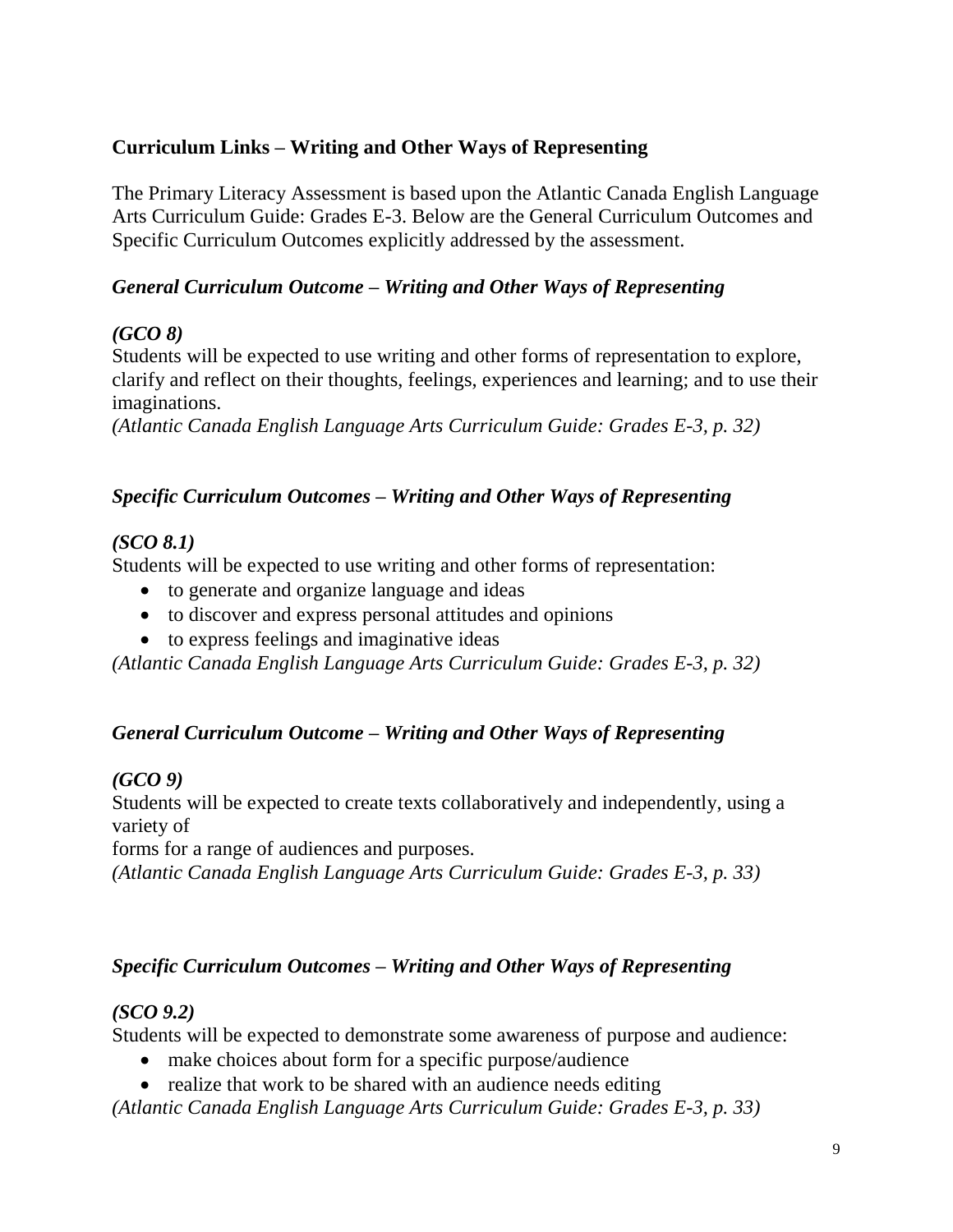## *General Curriculum Outcome – Writing and Other Ways of Representing*

## *(GCO 10)*

Students will be expected to use a range of strategies to develop effective writing and media products to enhance their clarity, precision, and effectiveness. *(Atlantic Canada English Language Arts Curriculum Guide: Grades E-3, p. 34)*

#### *Specific Curriculum Outcomes – Writing and Other Ways of Representing*

## *(SCO 10.2)*

Students will be expected to use some conventions of written language:

- punctuation and capitalization
- use capitals for proper names, titles, places, days, months, holidays, beginning of sentences
- use question marks
- use periods at the ends of sentences and for abbreviations
- language structure
- use pronouns appropriately
- spelling

*(Atlantic Canada English Language Arts Curriculum Guide: Grades E-3, p. 35)*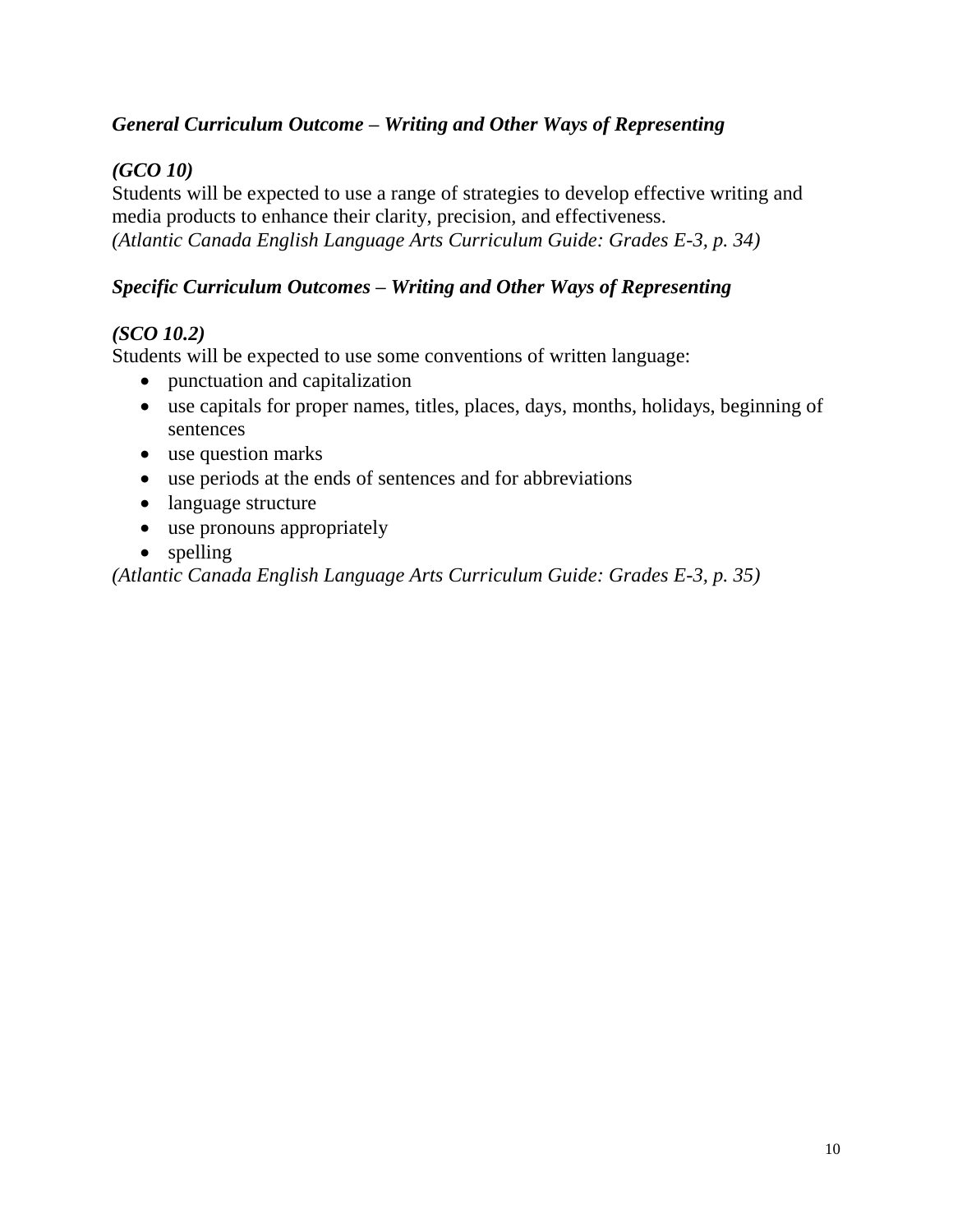#### **Writing Task**

The writing task, transactional or personal expressive, will be written in response to a writing prompt. This writing task (transactional or personal expressive) will reflect the type of classroom writing that students practice regularly.

**Transactional writing** is done to convey factual information or to argue the validity of a point of view with evidence. Transactional writing is typical of the language of science, business, reporting, persuasion, argument and debate: signs and notices, messages, announcements, about the author pages, reports, rules, procedures, charts and graphs, maps, directions, want ads, recorded observations ... see p. 205-206 Atlantic Canada English Language Arts Curriculum Guide: Grades E-3.

**Personal expressive** is intended for the writer's purpose – reflecting the writer's immediate thoughts, feelings and observations: personal journals, diaries, response journals, learning logs, personal narratives, personal letters ... see p. 204 Atlantic Canada English Language Arts Curriculum Guide: Grades E-3.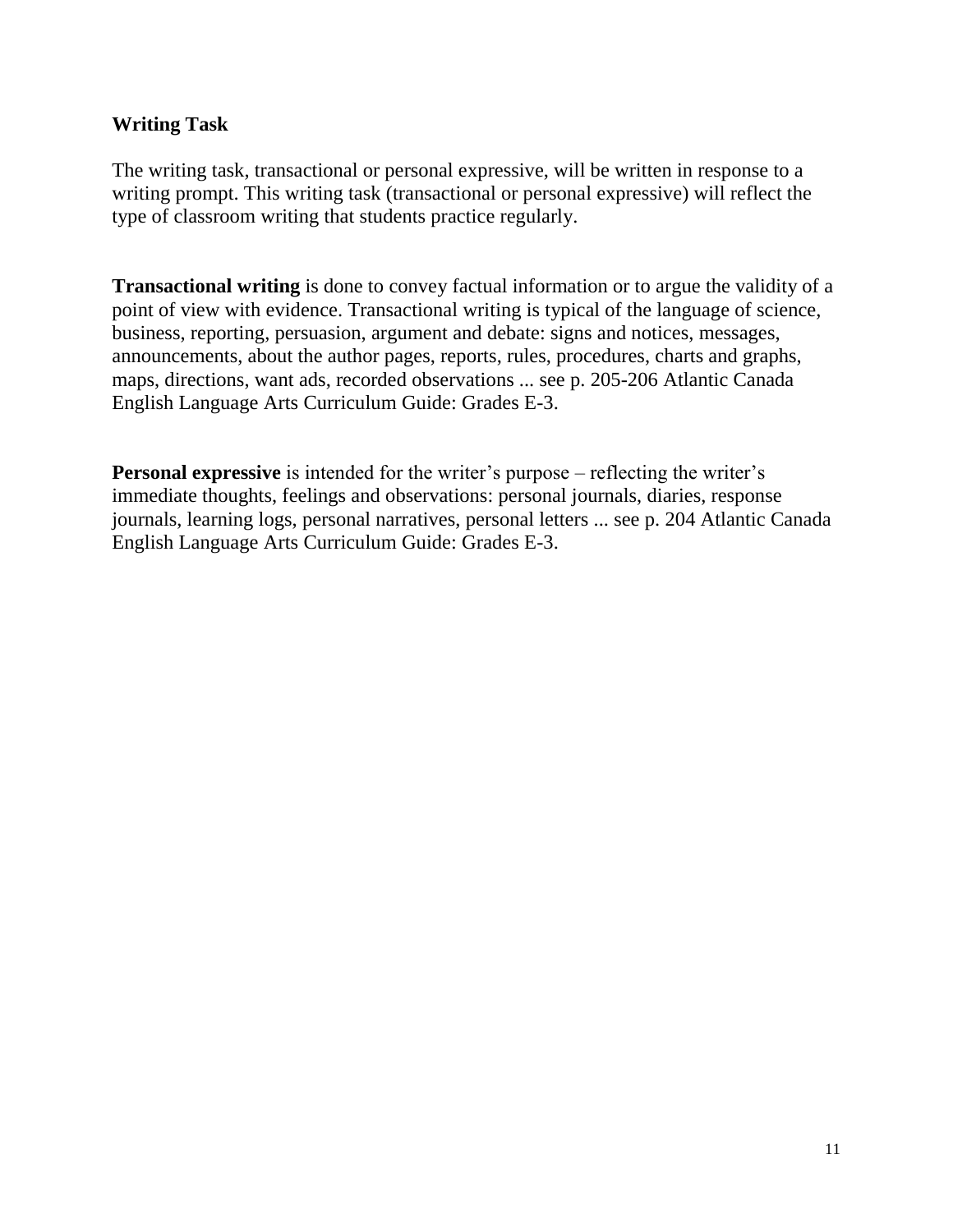#### **Writing Assessment Criteria**

#### *Transitional Writers (from the APEF Outcomes Document)*

Transitional writers understand and value the role that writing plays in life and learning. They are able to use a growing variety of structures and forms for a range of purposes and audiences. They are becoming more sophisticated in their use of prewriting, revising and editing strategies. They demonstrate an increase in their knowledge of spelling patterns and strategies, and they spell many words conventionally.

#### **Definitions**

#### *Criteria for Writing Rubric*

(using the Language of the Transitional Stage of Writing and Other Ways of Representing)

**Ideas** – demonstrates awareness of audience and purpose, generates ideas to develop and sustain the topic (idea) of the writing task to communicate information, and/or record experiences, and/or express feelings, opinions or imaginative ideas.

**Organization** – organizes ideas in a form or manner that communicates information (ideas are in logical order) with an awareness of audience and purpose.

**Conventions** – demonstrates awareness of audience and purpose by using some conventions of written language such as a variety of simple and more complex sentences, capitals for proper names, titles, places, days, months, holidays, beginning of sentences, periods at the end of sentences and for abbreviations, spell many words conventionally, use pronouns appropriately, and subject/verb agreement.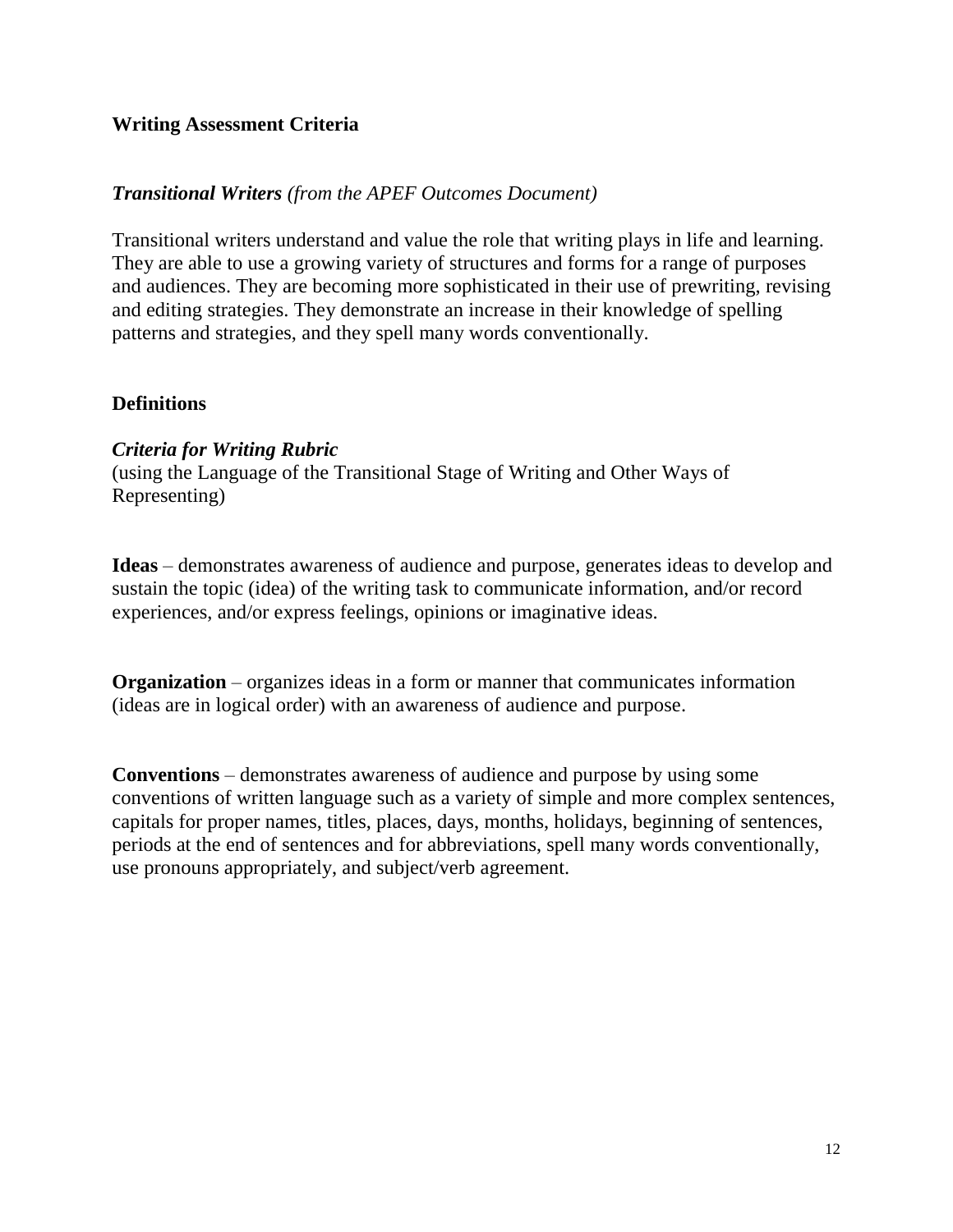## **Correlations Between Outcomes and Criteria**

#### *Ideas*

- 8.1 generate and organize ideas
- 8.1 to inform, communicate information
- 8.1 to record experiences

#### *Organization*

- 8.1 generate and organize ideas
- 8.1 to inform, communicate information
- 8.1 to record experiences
- 9.2 demonstrate some awareness of audience and purpose

#### *Conventions*

- 8.1 to express feelings, opinions and imaginative ideas
- 9.2 demonstrate some awareness of audience and purpose
- 9.2 realize that work to be shared with an audience needs editing
- 10.2 use some conventions of written language
	- use a variety of simple and more complex sentence structures
	- punctuation and capitalization
	- capitals for proper names, titles, places, days, months, holidays, beginning of sentences
	- use periods at the ends of sentences and for abbreviations
	- use question marks
	- spell many words conventionally
	- use pronouns appropriately
	- subject/verb agreement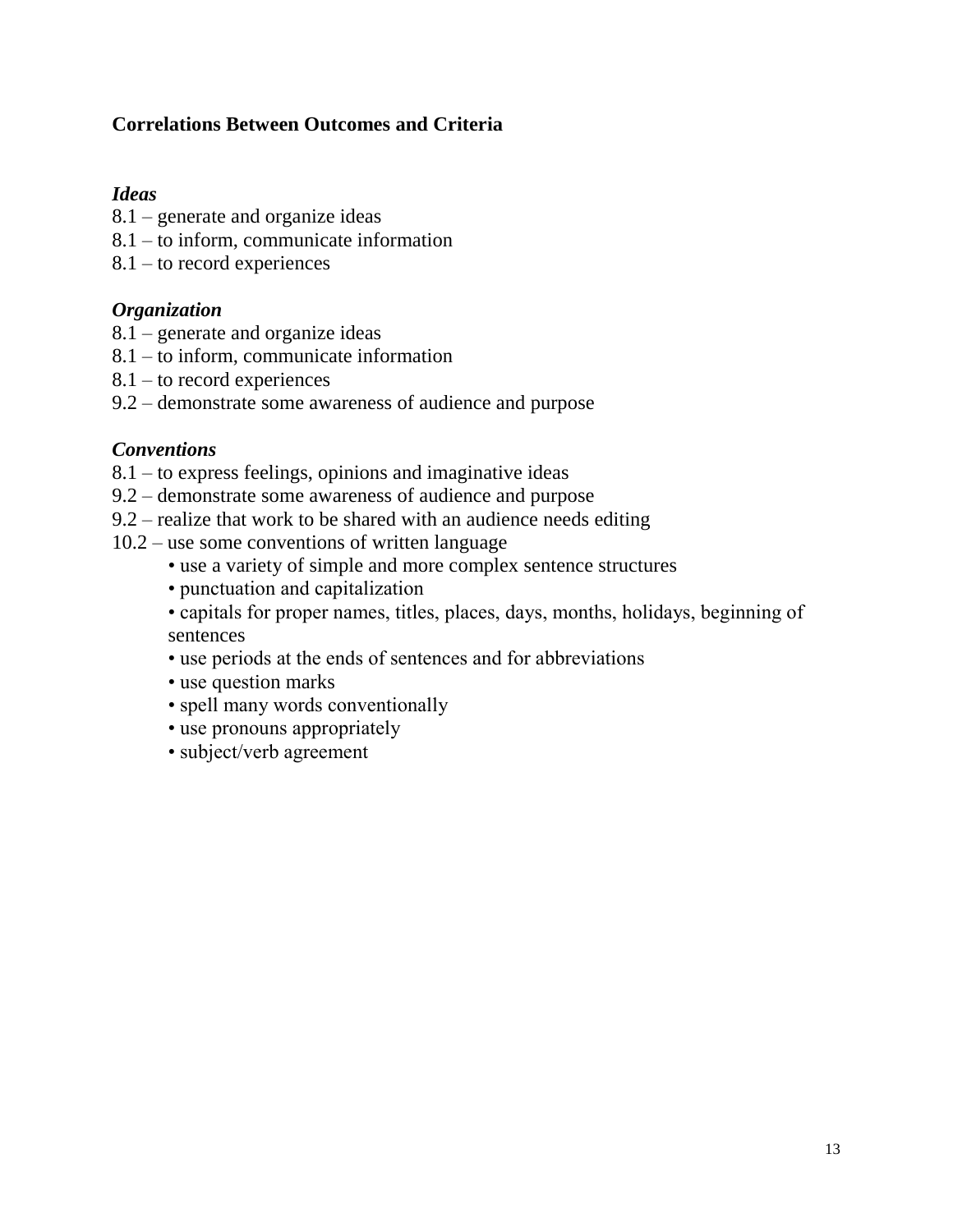## **Administration of the Assessment**

## **Security**

The Primary Literacy Assessment is a secure form; therefore,

- no part of the assessment, including student work, is to be photocopied
- non-grade 3 students in combined classes will not have the option to participate in the assessment.
- there will be no copies of the assessment provided for the teacher's use
- every copy of the assessment sent to the school must be returned to the Department of Education, Early Learning and Culture.

## *Why must the assessment remain secure?*

Making this, and subsequent, year's assessments secure will allow us to equate forms year over year and will allow us to perform longitudinal studies on student performance. Embedding "baseline" pieces in subsequent years will allow for comparability.

## **Student Practice**

Student samples will be provided for the reading comprehension component. Introducing students to the samples allows students to become familiar with the format of the assessment.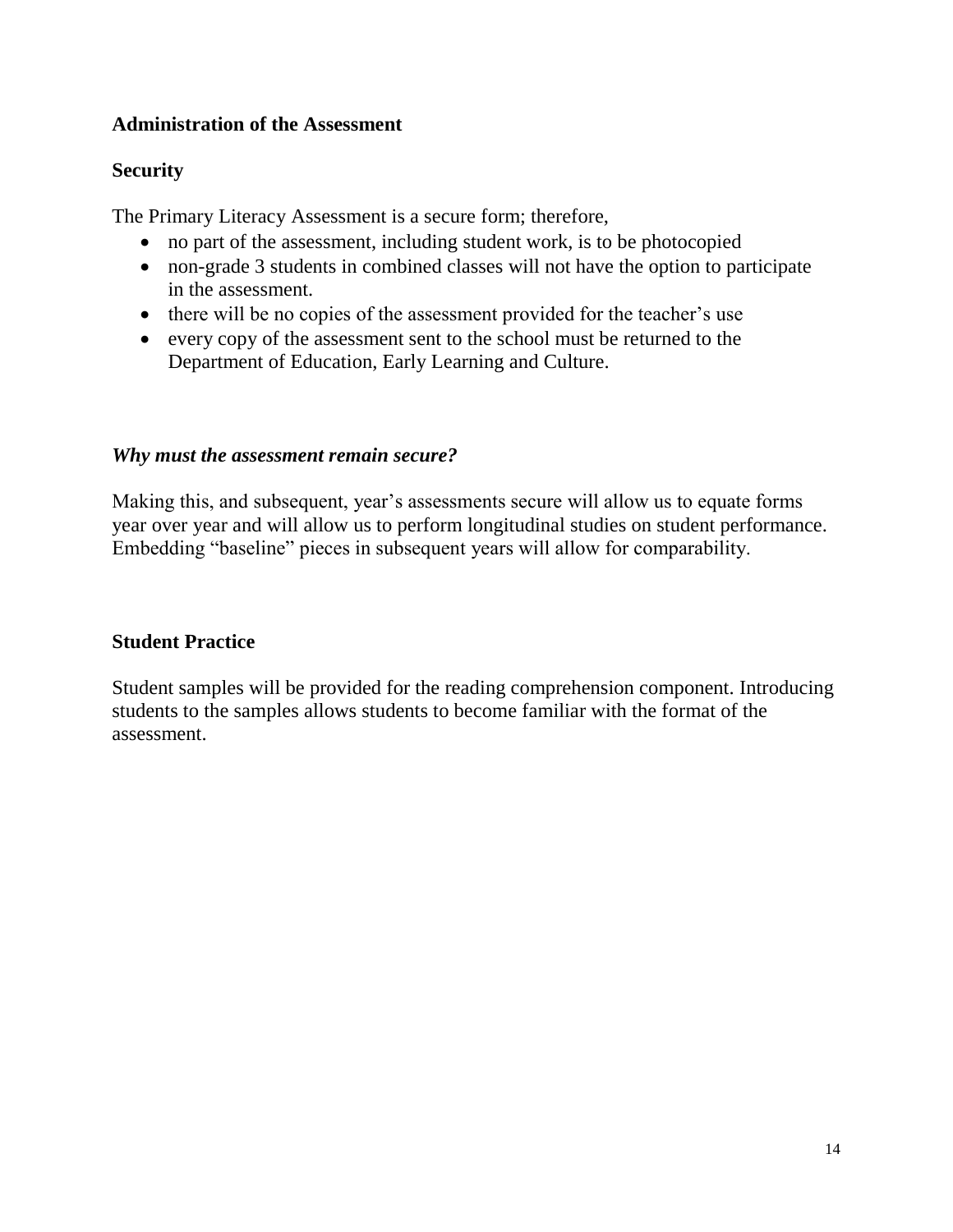## **Department of Education, Early Learning and Culture Common Assessment Program – Exemptions and Adaptations**

## **Definitions**

## *IEP (Indivdualized Education Plan)*

A written record that documents the collaborative process for the development of an individualized plan for a student with special educational needs. This planning is a continuous and integrated process of instruction, assessment, evaluation, decision-making and reporting. The IEP outlines support services and educational program adaptations and/or modifications.

*(Department of Education and Early Childhood Development, 2005, p. 75)*

## *Modified*

A process which changes the prescribed curriculum to meet a student's special needs. Modified courses do not provide the same credit as a prescribed course. Details of the modified course must be documented and included in the student's file and the student's record or transcript should indicate that the course has been modified. *(Department of Education and Early Childhood Development, 2005, p. 75)*

#### *Adapted*

A documented process that allows a student with special needs to participate in a prescribed

curriculum (course) with changes in format, instruction strategies and/or assessment procedures that retain the learning outcomes of the curriculum. This adaptation may include alternate formats, instructional strategies and/or assessment procedures. Full credit will be granted for such courses but adaptations used will be documented and kept on the student's file and/or transcript.

*(Department of Education and Early Childhood Development, 2005, p. 73)*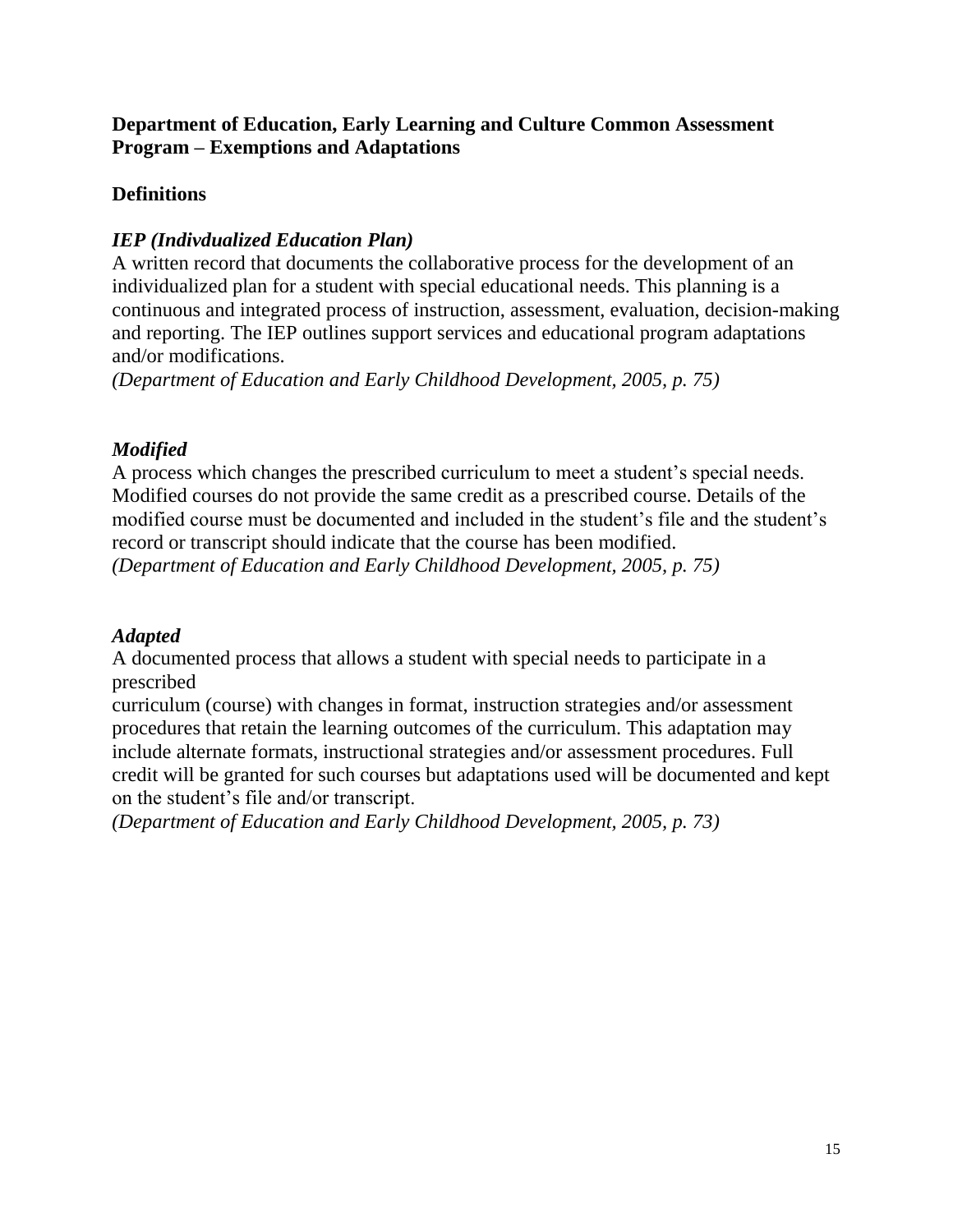## **Guidelines for Identifying Students Eligible for Total Exemptions, Partial Exemptions, Adaptations/Accommodations and EAL**

## *Total Exemptions*

Total exemptions from the assessment should be considered for those students who have a cognitive deficit, multiple handicapping conditions or a learning disability to such a degree as would render the assessment inappropriate and/or emotionally harmful.

Exemptions will be allowed for students who have been identified with exceptionalities and have an Individual Education Plan (IEP) or Modified Program in place as of December 1, 2016. The entire booklet for those students must be returned to the Department of Education, Early Learning and Culture with documentation attached, i.e., a photocopy of the first two pages of the IEP/Modified Program.

## *Exemptions (Other)*

Specific circumstances may prevent a student from participating in the assessment. Such circumstances may include:

• **Long-term illness** – student was unable to write the assessment during the designated time frame.

• **Bereavement** – student was not able to participate during the designated time frame, due to a significant loss.

• **Other** – student was unable to participate due to some other circumstance not listed above. The nature of the circumstance must be specified in written format and attached to the student's assessment booklet before returning to the Department of Education, Early Learning and Culture.

## *Partial Exemptions*

Partial exemptions from the assessment should be considered for those students currently identified with exceptionalities and have an Individual Education Plan (IEP) or Modified Program. These students would be identified as children who are able, with adaptations/ accommodations, to attempt a specific component of the assessment. Adaptations used to support the student during instruction should be provided during the assessment, if such adaptations do not compromise or alter the validity of the assessment, as it is important that the results of the assessment accurately reflect the **independent** abilities of the student. Appropriate documentation must be attached to the assessment booklet, i.e., a photocopy of the IEP/Modified Program and completed Adaptation/Accommodation form, before returning to the Department of Education, Early Learning and Culture.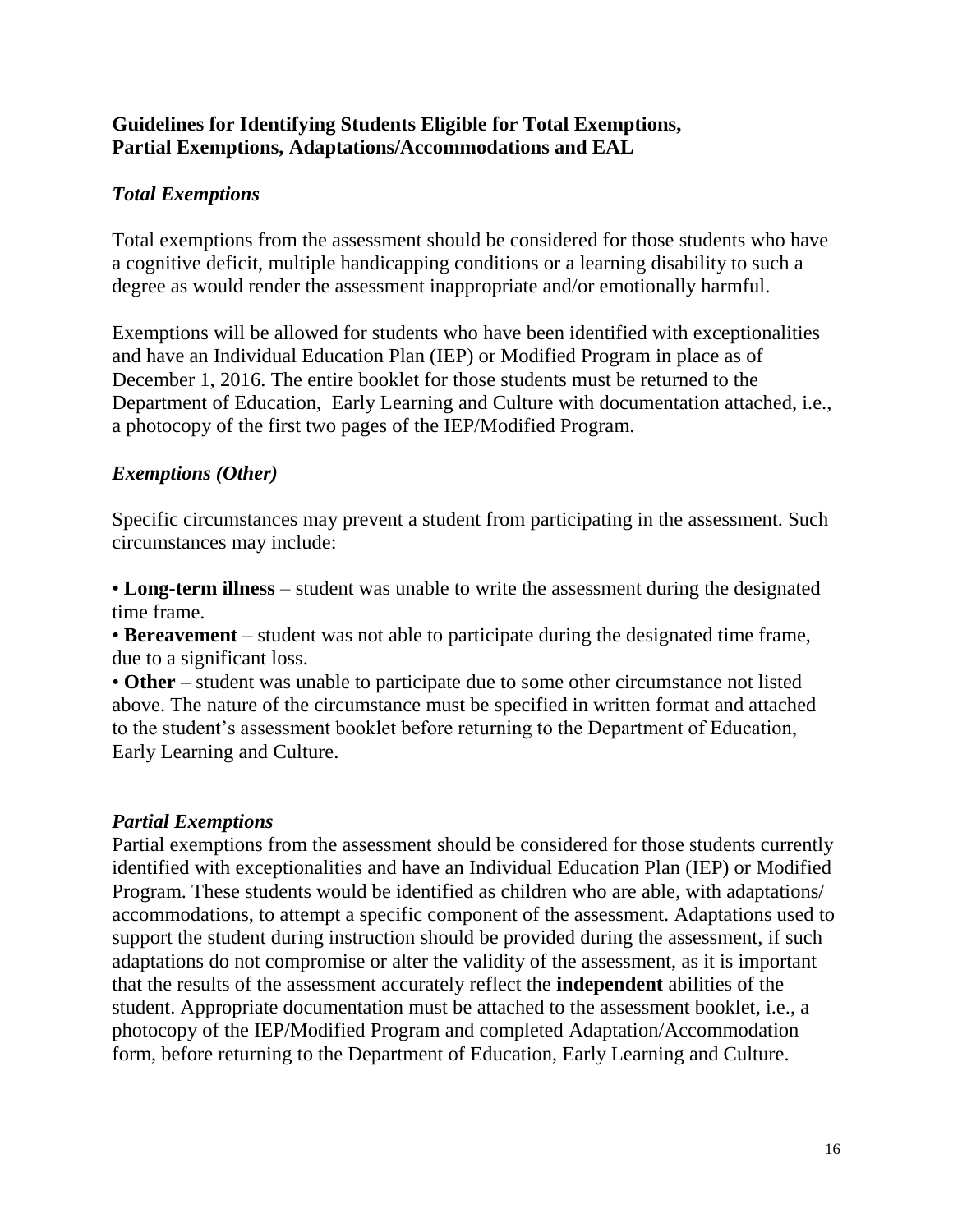#### *Adaptations*

Adaptations used to support the student during instruction should be provided during the assessment, if such adaptations do not compromise or alter the validity of the assessment, as it is important that the results of the assessment accurately reflect the **independent** abilities of the student. Photocopies of that documentation must be attached to the assessment booklet before returning to the Department of Education, Early Learning and Culture. Students currently working with adaptations are not eligible for exemption.

#### *English Additional Language (EAL)*

EAL students **are expected to participate in the assessment**. Appropriate adaptations/ accommodations, if required, should be provided and documentation of adaptations/ accommodations must be attached to the assessment booklet before returning to the Department of Education, Early Learning and Culture.

*Note*: Though it is expected that the English As An Additional Language student participate in the assessment, if the student's English language skills are not sufficiently developed, then a school-based decision involving, at minimum, the student, the student's parent or guardian, the student's teacher and principal at the school may be to exempt the student from participating in the assessment.

Please indicate EAL Exemptions for Reading Comprehension and/or Writing on the Exemptions and Adaptations form at the back of the student booklet **only if the student is exempt** from writing the assessment.

#### *Acceptable Adaptations/Accommodations*

#### **Additional Time**

*Students for whom "additional time" is a documented adaptation may require more than the additional time given to the entire class during the assessment.*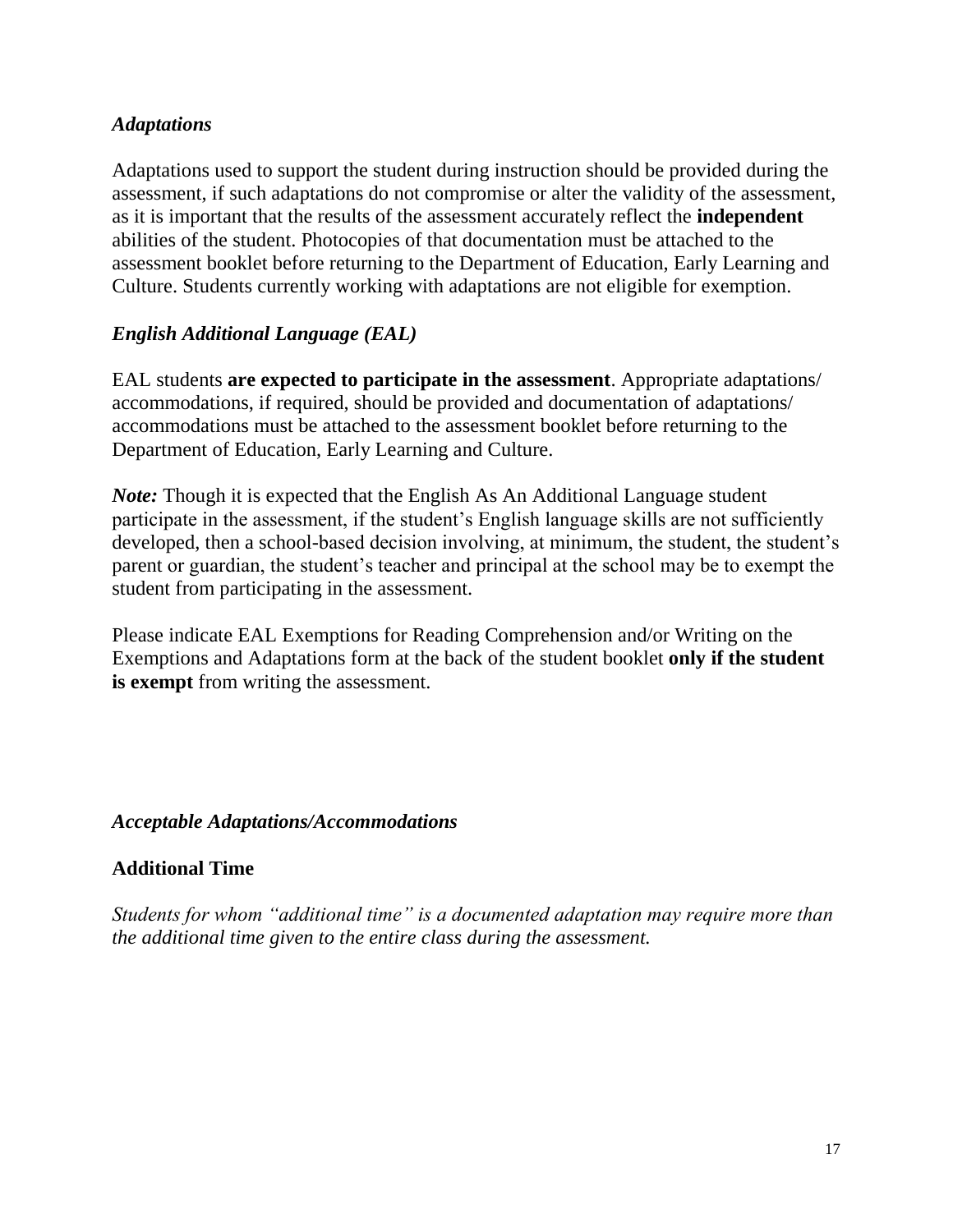## **Verbatim Scribing**

## **\* Teachers with students who will use a scribe to complete the assessment this year will need to complete an application form prior to the assessment administration.**

The scribe application request can be directed to:

Linda MacDonald – English Literacy Achievement Leader, Department Of Education, Early Learning and Culture

 **Please note – Scribing pertains to the reading comprehension component of the assessment only.** 

*Students with a visual or physical impairment, injury or learning disability and for whom "verbatim scribing" is a documented adaptation*

If a scribe is required, the scribe writes exactly what the student dictates. Scribes do not edit or proof-read student responses, nor do they advise, suggest or imply that changes are required. The student is required to indicate where punctuation and capitalization are to be inserted.

## **Verbatim Reading**

*Students who need instructions or prompts read to them by the teacher or communicated through sign language.*

**Only verbatim reading of directions or prompts should be used. Reading comprehension passages and questions accompanying them may not be read out loud to students.**

#### **Alternate Setting**

*Students for whom "alternate setting" is a documented adaptation.*

Students placed in alternate settings must complete the assessment independently. Ideally, the assessment should be supervised by the student's teacher, even in the alternate setting. However, if this is not possible, and someone other than the student's teacher is supervising the assessment, this supervisor must know the parameters of the assessment, and the integrity of the assessment must be maintained. The name and the role of the supervisor must be noted on the photocopy of the documented adaptation that is attached to the student's assessment booklet when the booklet is returned to the Department of Education, Early Learning and Culture.